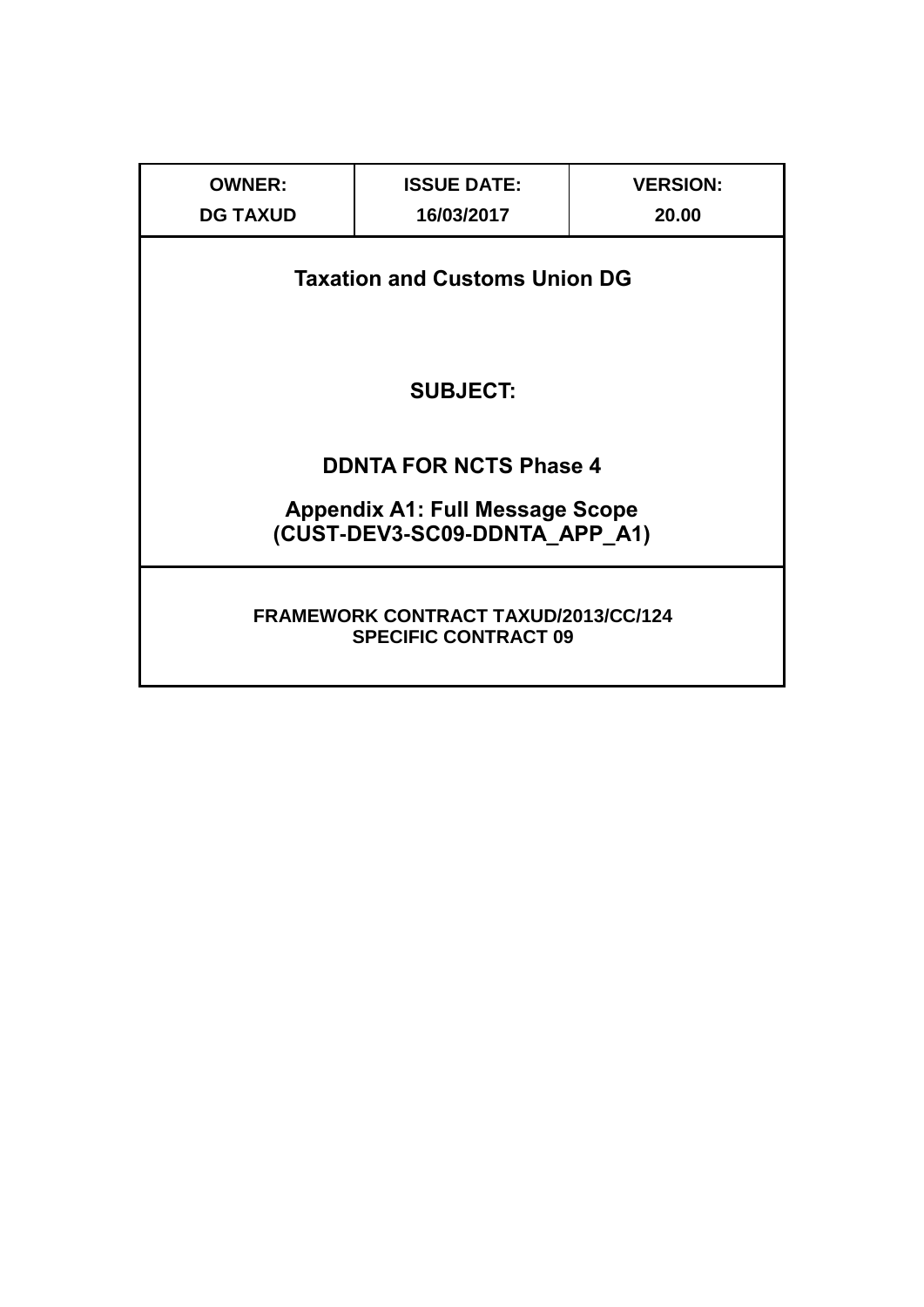| <b>Columns Name</b> | <b>Columns content description</b>                                                                                                                                                                                                                                                                                                                                             | <b>Possible</b><br>Values <sup>1</sup> |
|---------------------|--------------------------------------------------------------------------------------------------------------------------------------------------------------------------------------------------------------------------------------------------------------------------------------------------------------------------------------------------------------------------------|----------------------------------------|
| IE                  | The Information Exchange identifier as defined in the<br>(Appendix B) of "FTSS 4 0 NCTS Addendum 2009".                                                                                                                                                                                                                                                                        | $IE+'number'$                          |
| Name                | The name of Information Exchange as defined in the<br>(Appendix B) of "FTSS 4 0 NCTS Addendum 2009"                                                                                                                                                                                                                                                                            | Text                                   |
| Reference           | The reference of the IE as defined in in the (Appendix<br>B) of "FTSS 4 0 NCTS Addendum 2009". IEs starting<br>with E_, N_ and C_ are messages exchanged<br>respectively in the External, National and Common<br>Domains.                                                                                                                                                      | X_XXX_XXX                              |
|                     | <b>National Transit Application in NCTS Phase 4</b>                                                                                                                                                                                                                                                                                                                            |                                        |
|                     | This section defines which IEs are mandatory or (strongly) recommended for the National<br>Administrations, the exchange mechanism and the format of the message in NCTS Phase 4.                                                                                                                                                                                              |                                        |
| Send                | This column determines if the construction and the<br>submission of the IE have to be processed.                                                                                                                                                                                                                                                                               | M, SR, R, O,<br>blank                  |
|                     | An "M" means that the NA must implement the<br>construction and the sending of this Information<br>Exchange in full compliance with in the (Appendix B)<br>of "FTSS 4 0 NCTS Addendum 2009" in order to<br>comply with NCTS legal base, while "R", "SR" and<br>"O" indicate that it is recommended, strongly<br>recommended and optional for the NA to do so,<br>respectively. |                                        |
|                     | A blank cell means that in case of:                                                                                                                                                                                                                                                                                                                                            |                                        |
|                     | E_ IE, the IE does not need to be sent during NCTS<br>Phase 4;                                                                                                                                                                                                                                                                                                                 |                                        |
|                     | C <sub>I</sub> IE, the IE must not be sent during NCTS Phase<br>4.                                                                                                                                                                                                                                                                                                             |                                        |

- SR : Strongly Recommended
- R : Recommended
- O : Optional
- Y : Yes

 $\overline{a}$ 

<sup>&</sup>lt;sup>1</sup> The legend for the values is:

M : Mandatory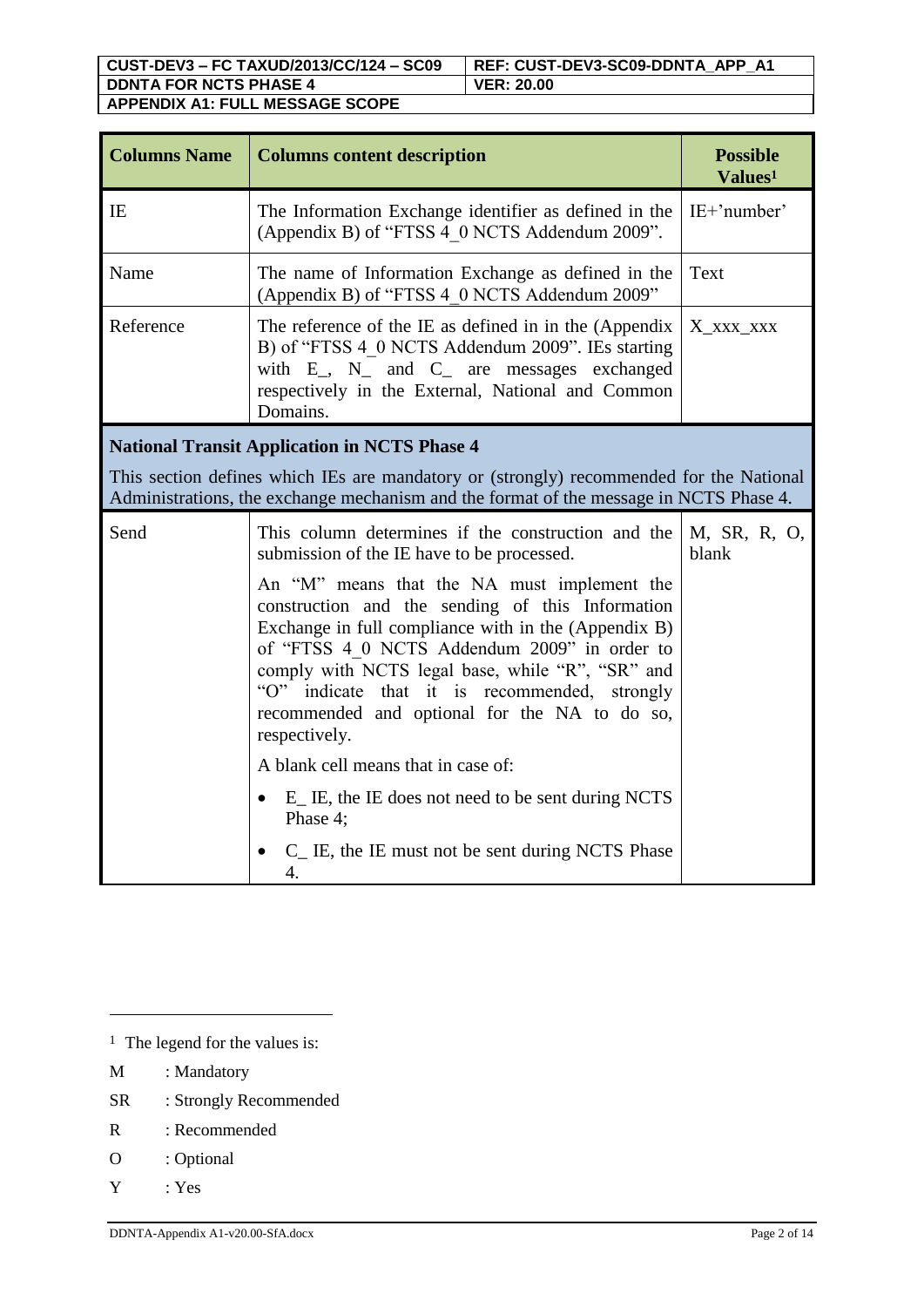| <b>Columns Name</b>                 | <b>Columns content description</b>                                                                                                                                                                                                                                                                                                                 | <b>Possible</b><br>Values <sup>1</sup> |
|-------------------------------------|----------------------------------------------------------------------------------------------------------------------------------------------------------------------------------------------------------------------------------------------------------------------------------------------------------------------------------------------------|----------------------------------------|
| Receive                             | This column determines if the reception and the<br>processing of the IE have to be implemented.                                                                                                                                                                                                                                                    | M, SR, R, O,<br>blank                  |
|                                     | An "M" means that the NA must implement the<br>reception and the processing of this IE in full<br>compliance with (Appendix B) of "FTSS 4 0 NCTS<br>Addendum 2009" in order to comply with NCTS legal<br>base, while "R", "SR" and "O" indicate that it is<br>recommended, strongly recommended and optional for<br>the NA to do so, respectively. |                                        |
|                                     | A blank cell means that in case of:                                                                                                                                                                                                                                                                                                                |                                        |
|                                     | E <sub>l</sub> IE, the IE does not need to be received during<br>$\bullet$<br>NCTS Phase 4;                                                                                                                                                                                                                                                        |                                        |
|                                     | $C_{\text{L}}$ IE, the IE must not be received during NCTS<br>Phase 4.                                                                                                                                                                                                                                                                             |                                        |
| <b>Exchange</b><br><b>Mechanism</b> | This section defines the exchange mechanism for the IE: paper, up to the<br>National Administrations, CCN/CSI or Web.                                                                                                                                                                                                                              |                                        |
| Paper                               | A "Y" or a "M" means that the IE has to be exchanged<br>on paper:                                                                                                                                                                                                                                                                                  | M, Y, blank                            |
|                                     | An "M" indicates that the printing must be made<br>$\bullet$<br>according a layout imposed by NCTS legal base.                                                                                                                                                                                                                                     |                                        |
|                                     | A "Y" indicates that the printing must be made<br>٠<br>according a nationally defined layout.                                                                                                                                                                                                                                                      |                                        |
|                                     | This paper mechanism and its associated format are not<br>specified further in the DDNTA/ DDCOM.                                                                                                                                                                                                                                                   |                                        |
|                                     | A blank cell means that the IE does not have to be<br>exchanged on paper.                                                                                                                                                                                                                                                                          |                                        |
| <b>NA</b>                           | A "Y" means that the NA must decide how to<br>implement the send/receive functions: choice of<br>exchange mechanism (paper, fax, phone, DTI, ) and<br>choice of format (forms, EDI, format, ). This<br>mechanism is not specified in DDNTA/ DDCOM.<br>This document provides only recommendation for the<br>EDI format of the E_ IE.               | Y, blank                               |
|                                     | A blank cell means that it is not left up to the NA to<br>choose the exchange mechanism of the IE.                                                                                                                                                                                                                                                 |                                        |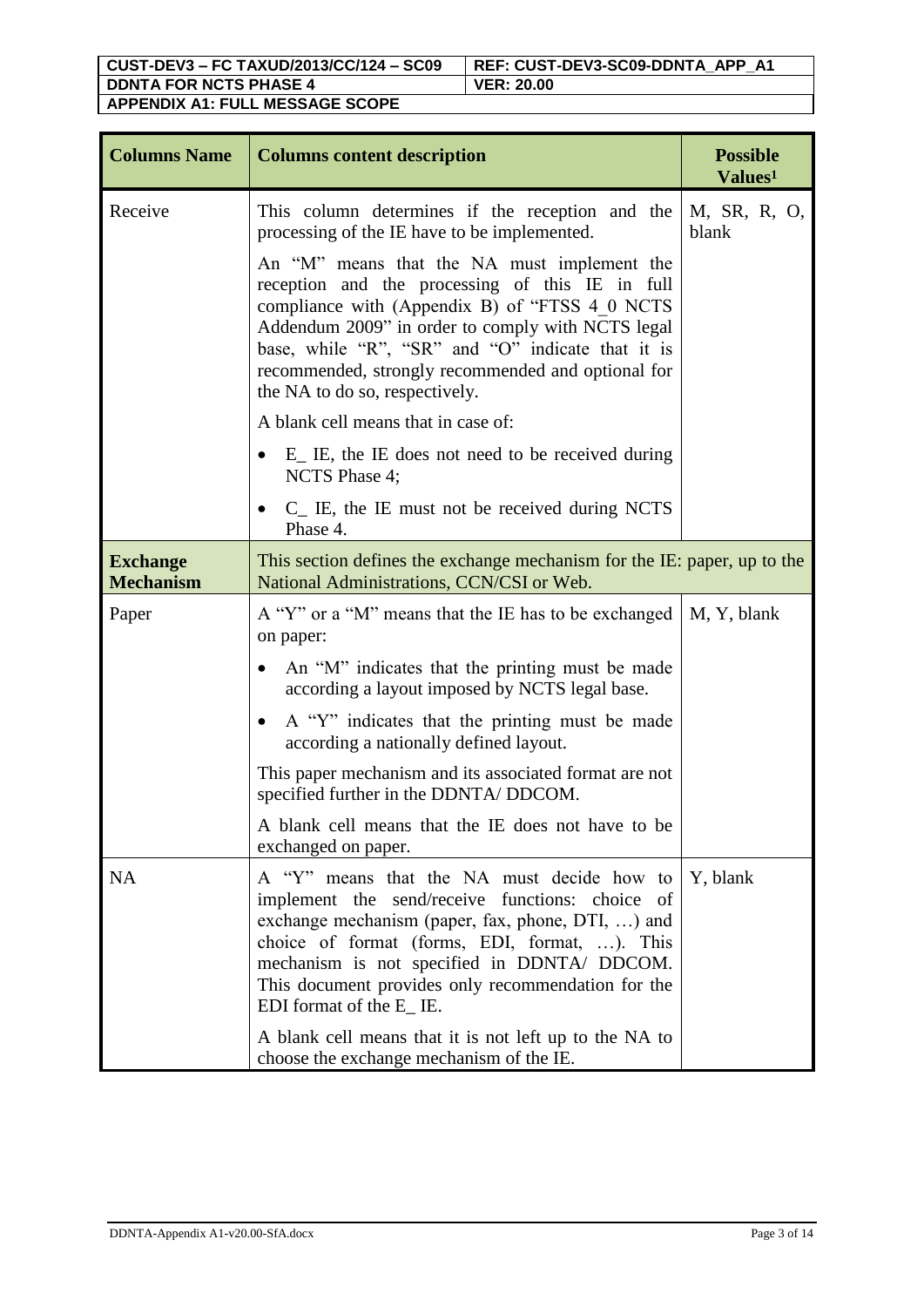| <b>Columns Name</b> | <b>Columns content description</b>                                                                                                                                                                                                                                                       | <b>Possible</b><br>Values <sup>1</sup> |
|---------------------|------------------------------------------------------------------------------------------------------------------------------------------------------------------------------------------------------------------------------------------------------------------------------------------|----------------------------------------|
| <b>CCN/CSI</b>      | An "M" means that the IE has to be exchanged via<br>CCN/CSI. The CCN/CSI exchange mechanism is<br>specified in the DDCOM.                                                                                                                                                                | M, blank                               |
|                     | A blank cell means that the IE has not to be exchanged<br>via CCN/CSI.                                                                                                                                                                                                                   |                                        |
| Web                 | An "M" means that the IE has to be exchanged via<br>Internet. The Web exchange mechanism is specified in<br>DDCOM.                                                                                                                                                                       | M, blank                               |
|                     | A blank cell means that the IE does not have to be<br>exchanged via Internet.                                                                                                                                                                                                            |                                        |
| <b>EDI</b> Format   | This section defines the EDI format used for the IE: EDIFACT, XML or<br>CCN/CSI.                                                                                                                                                                                                         |                                        |
| <b>EDIFACT</b>      | This column determines if the IE has to be formatted<br>according to EDIFACT standard.                                                                                                                                                                                                   | M, SR, R, O,<br>blank                  |
|                     | A "M" means that the NA must implement the IE in<br>EDIFACT according to the specification of DDCOM,<br>an "R", a "SR" or an "O" means that it is<br>recommended, strongly recommended or optional for<br>the NA to implement the IE according to the EDIFACT<br>specification of DDCOM. |                                        |
|                     | A blank cell means that the IE does not have to be<br>formatted according to EDIFACT.                                                                                                                                                                                                    |                                        |
| <b>XML</b>          | This column determines if the IE has to be formatted in<br>XML.                                                                                                                                                                                                                          | M, SR, R, O,<br>blank                  |
|                     | XML is an emerging standard in the Web technology<br>and for EDI over Internet. See comment on the<br>EDIFACT format above.                                                                                                                                                              |                                        |
|                     | A blank cell means that the IE does not to have to be<br>formatted according to XML.                                                                                                                                                                                                     |                                        |
| <b>CCN/CSI</b>      | This column specifies which IEs have to be formatted<br>in an (internal) CCN/CSI format (for a number of<br>specific CCN/CSI messages only). This format is<br>further specified in DDCOM.                                                                                               | M, SR, R, O,<br>blank                  |
|                     | A "M" or "Y" means that the IE will be formatted<br>according to CCN message internal structure.                                                                                                                                                                                         |                                        |
|                     | A blank cell means that the IE will not be formatted<br>according to CCN/CSI.                                                                                                                                                                                                            |                                        |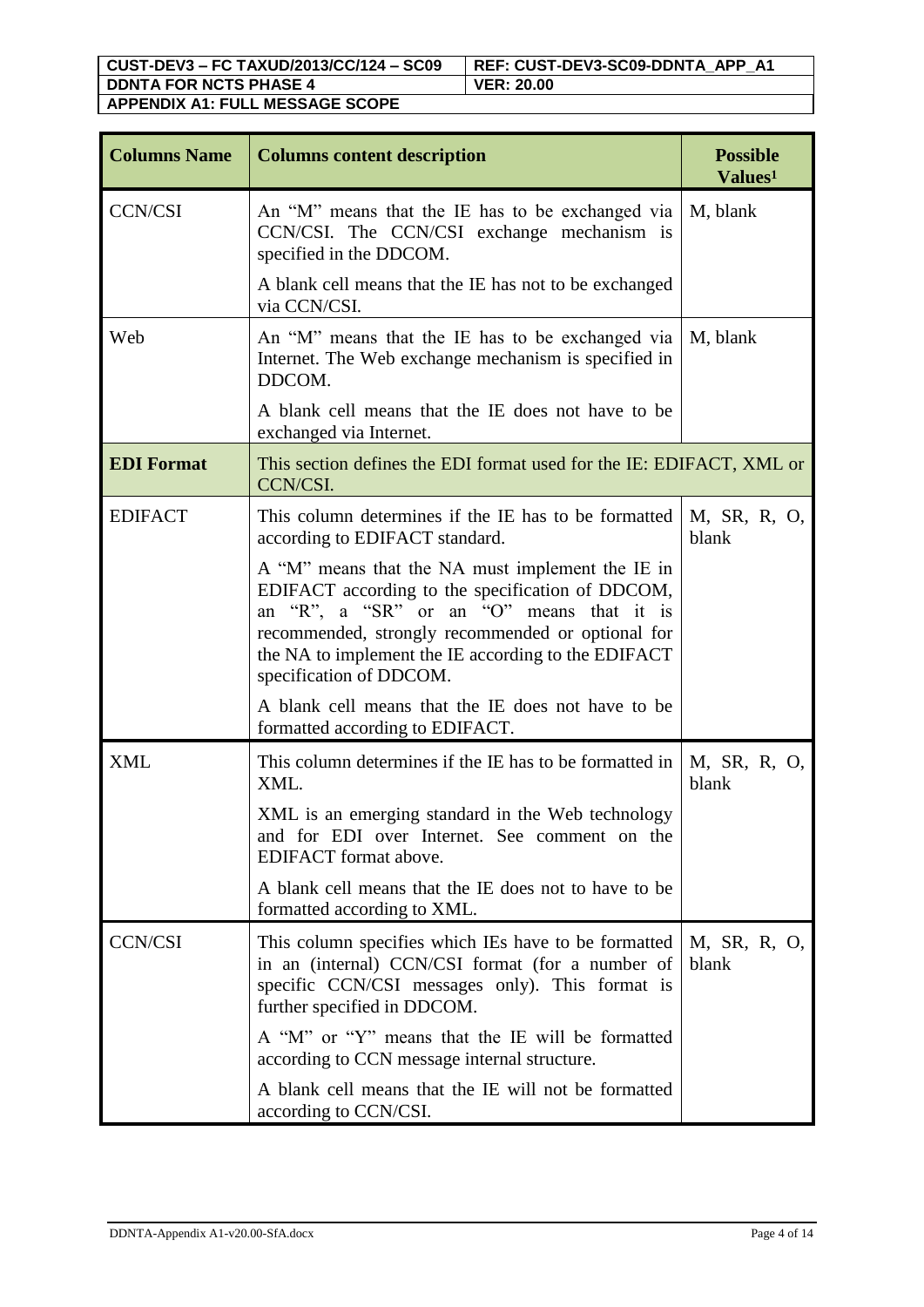| <b>Columns Name</b>                 | <b>Columns content description</b>                                                                                                                                                                                                                                                                                                                                                                                                             | <b>Possible</b><br>Values <sup>1</sup> |
|-------------------------------------|------------------------------------------------------------------------------------------------------------------------------------------------------------------------------------------------------------------------------------------------------------------------------------------------------------------------------------------------------------------------------------------------------------------------------------------------|----------------------------------------|
| The 'Central Services'              | This section defines which IEs are implemented in the Central Project Central Services (CS),<br>which includes CS/RD2, CS/MIS, the exchange mechanism and the format of the message.                                                                                                                                                                                                                                                           |                                        |
| Send                                | See the description of this column under the National<br>Transit Application in NCTS Phase 4 section.                                                                                                                                                                                                                                                                                                                                          | Y, blank                               |
| Receive                             | See the description of this column under the National<br>Transit Application in NCTS Phase 4 section.                                                                                                                                                                                                                                                                                                                                          | Y, blank                               |
| <b>Exchange</b><br><b>Mechanism</b> | This section defines the exchange mechanism for the IE: paper, up to the<br>National Administrations or Member States, Queues, CCN/CSI or Web.                                                                                                                                                                                                                                                                                                 |                                        |
| Paper                               | See the description of this column under the National<br>Transit Application in NCTS Phase 4 section.                                                                                                                                                                                                                                                                                                                                          | Y, blank                               |
| <b>NA</b>                           | See the description of this column under National<br>Transit Application in NCTS Phase 4 section.                                                                                                                                                                                                                                                                                                                                              | Y, blank                               |
| <b>CCN/CSI</b>                      | See the description of this column under the 'National<br>Transit Application in NCTS Phase 4 section.                                                                                                                                                                                                                                                                                                                                         | Y, blank                               |
| Web                                 | See the description of this column under the National<br>Transit Application in NCTS Phase 4 section.                                                                                                                                                                                                                                                                                                                                          | Y, blank                               |
| <b>EDI</b> Format                   | This section defines the EDI format used for the IE: EDIFACT, XML or<br>CCN/CSI.                                                                                                                                                                                                                                                                                                                                                               |                                        |
| <b>EDIFACT</b>                      | See the description of this column under the National<br>Transit Application in NCTS Phase 4 section.                                                                                                                                                                                                                                                                                                                                          | Y, blank                               |
| <b>XML</b>                          | See the description of this column under the National<br>Transit Application in NCTS Phase 4 section.                                                                                                                                                                                                                                                                                                                                          | Y, blank                               |
| <b>CCN/CSI</b>                      | See the description of this column under the National<br>Transit Application in NCTS Phase 4 section.                                                                                                                                                                                                                                                                                                                                          | Y, blank                               |
| <b>The SPEED2 Platform</b>          |                                                                                                                                                                                                                                                                                                                                                                                                                                                |                                        |
| DATA (SPEED) Phase 1.               | This section defines which IEs are implemented in the SPEED2 Platform<br>the exchange mechanism and the format of the message in NCTS/TIR-                                                                                                                                                                                                                                                                                                     |                                        |
| Send                                | This column determines if the construction and the<br>submission of the IE will be implemented in CS. A<br>"Y" means that the IE will be constructed and sent to<br>the NICAs in full compliance with the "FTSS 4.00 as<br>amended with Corrigendum 2009" [A4] Appendix B<br>and "FTSS - AIS Addendum Corrigendum 1/2017"<br>[R7] (Appendix B1). A blank cell means that the IE<br>will not be sent in the scope of NCTS/TIR-DATA<br>(SPEED2). | Y, blank                               |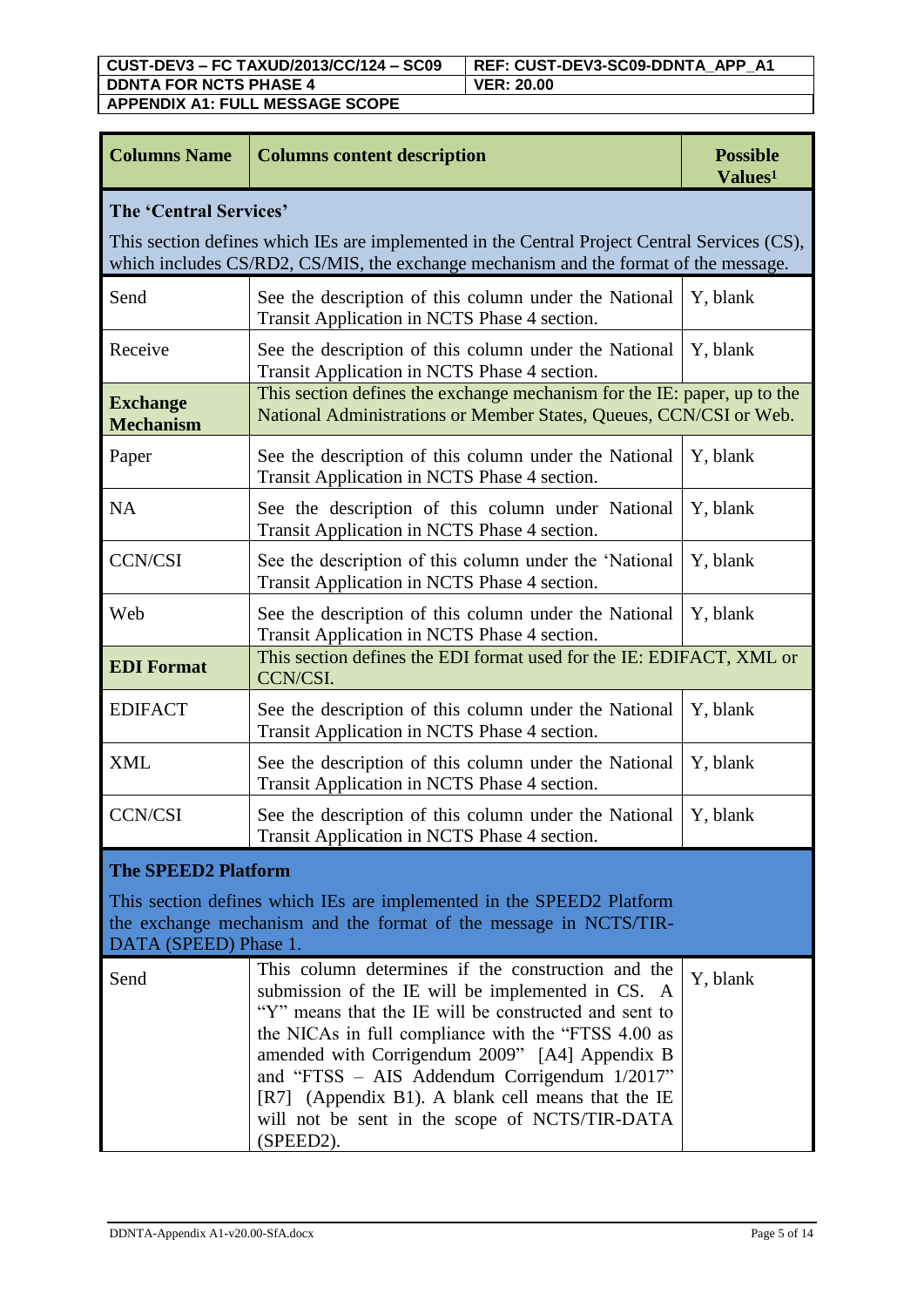| <b>Columns Name</b>                 | <b>Columns content description</b>                                                                                                                                                                                                                                                                                                                                                                                             | <b>Possible</b><br>Values <sup>1</sup> |
|-------------------------------------|--------------------------------------------------------------------------------------------------------------------------------------------------------------------------------------------------------------------------------------------------------------------------------------------------------------------------------------------------------------------------------------------------------------------------------|----------------------------------------|
| Receive                             | This column determines if the reception and the<br>processing of the IE will be implemented in CS. A "Y"<br>means that the IE will be received and processed in CS<br>in full compliance with the "FTSS 4.00 as amended<br>with Corrigendum 2009" [A4]. Appendix B and "FTSS"<br>AIS Addendum Corrigendum 1/2017" [A7]<br>(Appendix B1). A blank cell means that the IE will not<br>be received in the scope of NCTS/TIR-DATA. | Y, blank                               |
| <b>Exchange</b><br><b>Mechanism</b> | This section defines the exchange mechanism for the IE: paper, up to the<br>Member States, Queues, CCN/CSI or Web (Not applicable to Russian<br>FCS).                                                                                                                                                                                                                                                                          |                                        |
| <b>NA</b>                           | See the description of this column under the National<br>Transit Application in NCTS Phase 4 section.                                                                                                                                                                                                                                                                                                                          | Y, blank                               |
| <b>CCN/CSI</b>                      | See the description of this column under the National<br>Transit Application in NCTS Phase 4 section.                                                                                                                                                                                                                                                                                                                          | Y, blank                               |
| <b>VPN</b> over<br>Internet         | An "M" means that the IE has to be exchanged via<br>VPN over Internet. A blank cell means that the IE has<br>not to be exchanged via VPN over Internet.                                                                                                                                                                                                                                                                        | Y, blank                               |
| <b>EDI</b> Format                   | This section defines the EDI format used for the IE: EDIFACT, XML or<br>CCN/CSI.                                                                                                                                                                                                                                                                                                                                               |                                        |
| <b>EDIFACT</b>                      | See the description of this column under the National<br>Transit Application in NCTS Phase 4 section.                                                                                                                                                                                                                                                                                                                          | Y, blank                               |
| <b>XML</b>                          | See the description of this column under the National<br>Transit Application in NCTS Phase 4 section.                                                                                                                                                                                                                                                                                                                          | Y, blank                               |

# **Table 1: Scope of Information Exchanges matrix definitions**

The columns "Send" and "Receive" define whether the implementation of an Information Exchange is Mandatory, Strongly Recommended, Recommended and Optional. As some Information Exchanges are unidirectional only, this has been split over 2 columns. To be noted is that all Information Exchanges in the Common Domain are Mandatory, plus the following 2 Information Exchanges in the External Domain: E\_DEC\_DAT and E\_REL\_TRA. The next 5 columns (Paper, NA, Queues, CCN/CSI, Web) specify which exchange mechanism needs to be used for performing the exchanges:

- Paper exchanges only. If this is the case, column "Paper" is marked with a M (for paper exchanges having a legal basis), and with a Y (for paper exchanges without such a basis). To be noted is that "paper exchange" should be understood here as "any exchange not involving specific Transit EDI means" (and could potentially involve systems out of the scope of NCTS).
- Exchanges as electronic (EDI) messages. This can be:
	- o exchanges for which the exchange mechanism (communication platform) has been defined beforehand. This can be either the CCN/CSI platform or the Inter(Extra)net.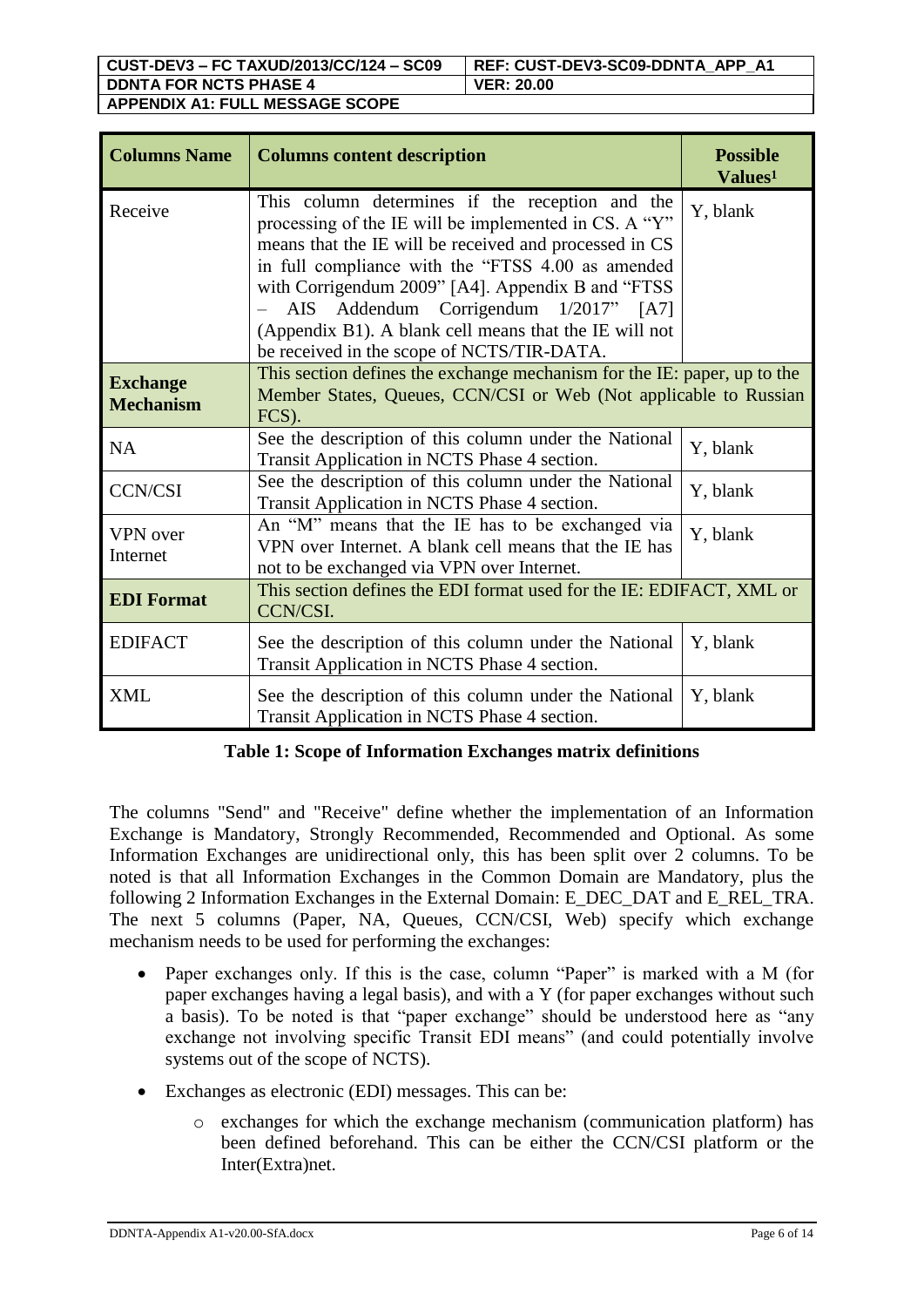| CUST-DEV3 - FC TAXUD/2013/CC/124 - SC09 | REF: CUST-DEV3-SC09-DDNTA APP A1 |
|-----------------------------------------|----------------------------------|
| <b>DDNTA FOR NCTS PHASE 4</b>           | <b>VER: 20.00</b>                |
| <b>APPENDIX A1: FULL MESSAGE SCOPE</b>  |                                  |

o exchanges, for which the exchange mechanism and platform needs to be defined and implemented by the NA.

Concerning the Inter(Extra)net, it must be noted that currently the usage of the Internet is foreseen. As all Inter(Extra)net exchanges will be HTTP-based, it is possible to migrate these exchanges to any Extranet that is HTTP-compatible. A possibility would thus be to use the CCN platform for implementing such an Extranet. In that case, access to the Extranet can be provided to those NA that do not have a CCN gateway yet, via a remote connection to the CCN gateway of the European Commission, located at DG TAXUD (ITSM).

There can thus be 3 possible communication platforms for electronic exchanges: the CCN/CSI platform, the Inter(Extra)net, and an NA-specific platform. It should also be noted that Common Domain messages always must be implemented using either CCN/CSI or the Inter(Extra)net. For External and National Domain messages, the choice is left up to the NA.

There are a number of exceptions to the rules mentioned above:

- All messages have only one (predefined) transport medium, except for the exchanges with the CS/RD2 application. This concerns the IE030, IE031, IE032, IE913, IE931 and IE932 messages. These messages can be exchanged via both the Web and CCN/CSI. The NAs thus have the choice to use either the Inter(extra)net for performing such exchanges, or to use the CCN/CSI platform. The CS/RD2 application supports both types of communication. An NTA therefore only needs to support one type of communication with CS/RD2 (CCN/CSI based, or Inter(Intra)net based).
- Additionally, IE071 message will also be sent to national users as e-mail attachments. (See sections V and XII.)

The next 3 columns specify in which format the electronic messages need to be exchanged:

- EDIFACT format;
- XML format:
- An (internal) CCN/CSI specific format (for CCN/CSI service messages only).

Messages that are mandatory, and that are to be transported across CCN/CSI, should in principle always be provided in EDIFACT format, except for specific CCN/CSI service messages that are to be transported in a CCN/CSI internal format.

Messages that are mandatory and that are to be exchanged via the Inter(extra)net, should in principle always be provided in XML format (an exception to this rule are the IE030, IE031, IE032, IE913, IE931 and IE932 messages, that are provided in both XML and EDIFACT formats across the Inter(extra)net).

Additional comments on individual cells:

- N\_DEP\_CON: this IE is only applicable in case it has to be implemented by the Trader in its system for the Customs Officer.
- N\_DEP\_CON: It is up to the NA to take the necessary steps if they wish to provide remote access to this screen to the Customs officers.
- E\_REL\_TRA: the NTA must support the sending of the IE029 (as prescribed in App B of the FTSS) to the Trader at Departure. This comes as a consequence of the legal obligation on the issuance of the Accompanying Document.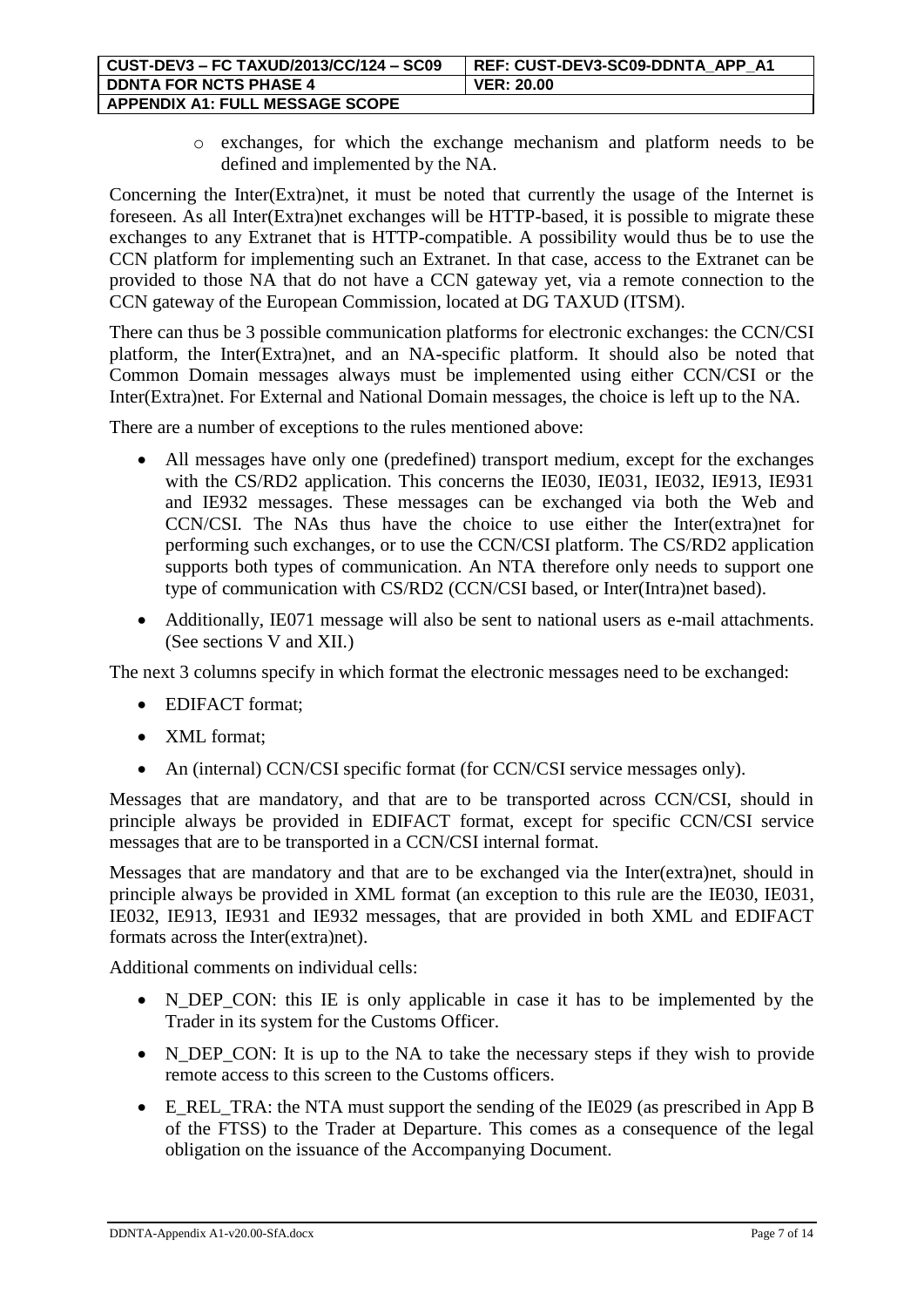| CUST-DEV3 - FC TAXUD/2013/CC/124 - SC09 | REF: CUST-DEV3-SC09-DDNTA APP A1 |
|-----------------------------------------|----------------------------------|
| <b>DDNTA FOR NCTS PHASE 4</b>           | <b>VER: 20.00</b>                |
| <b>APPENDIX A1: FULL MESSAGE SCOPE</b>  |                                  |

- Accompanying Document: The NTA must be able to print the Accompanying Document in the Office of Departure, in accordance with the legal obligation (in terms of content and paper format).
- Accompanying Document: The NTA must offer a screen to capture the MRN of the Accompanying Document at arrival.
- Accompanying Document: The paper layout is imposed by the NCTS legal base.
- C\_COL\_COM / C\_COL\_NAT / C\_REF\_MOD / C\_UNA\_COM / C\_UNA\_NAT: EDIFACT and XML format are both supported by the Central Services/Reference Data. The NTA has the choice between one of the two formats according its best convenience. When exchanging these messages across CCN/CSI, the EDIFACT format needs to be used. When exchanging via the Inter(Intra)net, both XML and EDIFACT formats can be used.
- C\_UNA\_NAT: When exchanging this message across CCN/CSI, the EDIFACT format needs to be used. When exchanging via the Inter(Intra)net, the XML format needs to be used.
- C UPL RSP: reports on errors after upload of COL information towards CS/RD2.
- C\_COL\_REQ: enables to request COL information from CS/RD2.
- C\_COL\_DAT: contains the entire COL. The structure of this message is equal to IE031, except that C\_COL\_DAT does not contain transactional information in the ACTION data group.
- C\_UNA\_COM / C\_UNA\_NAT: Although [A2] did not specify any format for the IE070 and IE071, it has been decided to foresee the XML format for these exchanges.
- C\_RES\_PAP: NTA must offer a screen at Departure to capture information from the Paper Control Result.
- C\_COD\_ACK / C\_COA\_ACK / C\_EXP\_NOT / C\_EXC\_NOT: These messages are not EDIFACT messages but rather CCN/CSI reports. Their implementation is described in Section XI.
- E\_DEP\_PAP / E\_DES\_PAP: The formatting of the printing of IE119 and IE120 is left to the National Administrations. The send and receive functions have to be understood respectively as print and data capture on screen.
- C\_DIC\_COM: IE121 is exchanged on paper across the Common Domain (non NCTSmeans). The NTA must foresee a screen to capture it.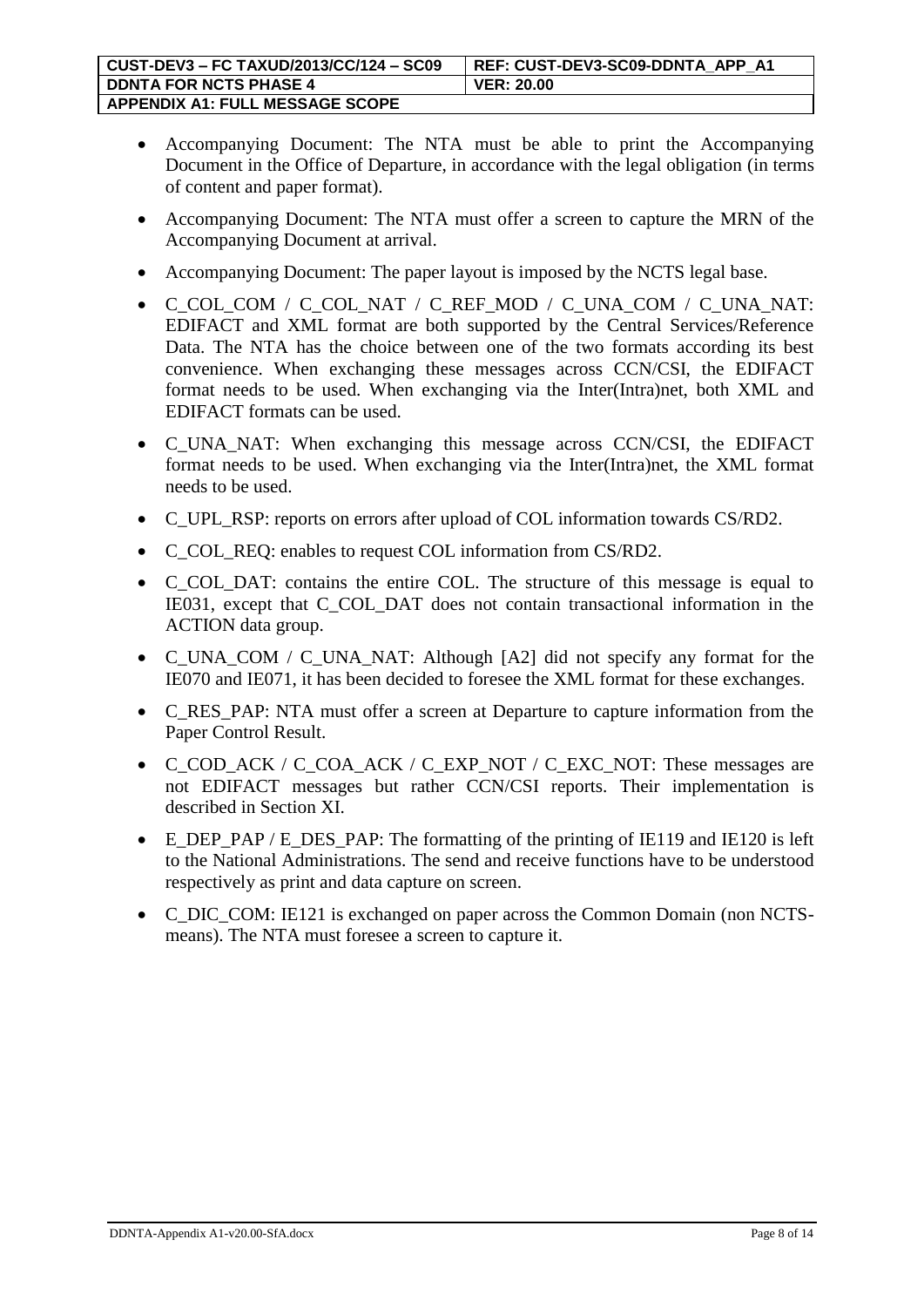# **CUST-DEV3 – FC TAXUD/2013/CC/124 – SC9 REF: CUST-DEV3-SC09-DDNTA\_APP\_A1**

|           |                                                 |                  |              |             |       |                | <b>National Transit Application</b> |     |                       |                   |         |      |         |       | <b>Central Services</b><br><b>Developed by DG TAXUD</b> |         |     |            |            |      |         |           |         | <b>EC SPEED2 Platform</b>           |             |            |
|-----------|-------------------------------------------------|------------------|--------------|-------------|-------|----------------|-------------------------------------|-----|-----------------------|-------------------|---------|------|---------|-------|---------------------------------------------------------|---------|-----|------------|------------|------|---------|-----------|---------|-------------------------------------|-------------|------------|
| IE        | <b>Name</b>                                     | <b>Reference</b> |              |             |       |                | Exchange<br>Mechanism               |     |                       | <b>EDI</b> Format |         |      |         |       | Exchange<br>Mechanism Format                            |         |     | <b>EDI</b> |            |      |         |           |         | <b>Exchange</b><br>Mechanism Format | <b>EDI</b>  |            |
|           |                                                 |                  | Send         | Receive     | Paper | NA             | CCN/CSI                             | Web | <b>EDIFACT</b>        | <b>XML</b>        | CCN/CSI | Send | Receive | Paper | NA                                                      | CCN/CSI | Web | EDIFACT    | <b>XML</b> | Send | Receive | <b>NA</b> | CCN/CSI | <b>VPN</b> over<br>Internet         | EDIFACT     | <b>ZMI</b> |
| IE001 AAR |                                                 | C_AAR_SND        | M            | M           |       |                | M                                   |     | M                     |                   |         |      |         |       |                                                         |         |     |            |            |      |         |           |         |                                     |             |            |
|           | IE002 AAR request                               | C_AAR_REQ        | $M$ $M$      |             |       |                | M                                   |     | M                     |                   |         |      |         |       |                                                         |         |     |            |            |      |         |           |         |                                     |             |            |
|           | IE003 AAR response                              | C_AAR_RSP        | $M$ $M$      |             |       |                | M                                   |     | M                     |                   |         |      |         |       |                                                         |         |     |            |            |      |         |           |         |                                     |             |            |
|           | IE004 Amendment acceptance                      | E_AMD_ACC        | <b>SR</b>    |             |       | $\mathbf Y$    |                                     |     | <b>SR</b>             |                   |         |      |         |       |                                                         |         |     |            |            |      |         |           |         |                                     |             |            |
|           | IE005 Amendment rejection                       | <b>E_AMD_REJ</b> | <b>SR</b>    |             |       | Y              |                                     |     | <b>SR</b>             |                   |         |      |         |       |                                                         |         |     |            |            |      |         |           |         |                                     |             |            |
|           | IE006 Arrival advice                            | C_ARR_ADV        | $M$ $M$      |             |       |                | M                                   |     | M                     |                   |         |      |         |       |                                                         |         |     |            |            |      |         |           |         |                                     |             |            |
|           | IE007 Arrival notification                      | <b>E_ARR_NOT</b> |              | <b>SR</b>   |       | $\overline{Y}$ |                                     |     | <b>SR</b>             |                   |         |      |         |       |                                                         |         |     |            |            |      |         |           |         |                                     |             |            |
|           | IE008 Arrival notification rejection            | <b>E_ARR_REJ</b> | <b>SR</b>    |             |       | $\mathbf Y$    |                                     |     | <b>SR</b>             |                   |         |      |         |       |                                                         |         |     |            |            |      |         |           |         |                                     |             |            |
|           | IE009 Cancellation decision                     | E_CAN_DEC        | <b>SR</b>    |             |       | Y              |                                     |     | <b>SR</b>             |                   |         |      |         |       |                                                         |         |     |            |            |      |         |           |         |                                     |             |            |
|           | IE010 Cancellation notification                 | <b>C_CAN_NOT</b> | $\mathbf{M}$ | M           |       |                | M                                   |     | M                     |                   |         |      |         |       |                                                         |         |     |            |            |      |         |           |         |                                     |             |            |
|           | IE011 Sensitive Goods Notification              | C_SGI_NOT        | M            |             |       |                | M                                   |     | M                     |                   |         |      |         |       |                                                         |         |     |            |            |      |         |           |         |                                     |             |            |
|           | IE012 AAR-TIR-SPEED                             | C_AAR_SPD        | $\mathbf M$  |             |       |                | M                                   |     | M                     |                   |         |      |         |       |                                                         |         |     |            |            |      | Y       |           | Y       |                                     | $\mathbf Y$ |            |
|           | IE013 Declaration amendment                     | <b>E_DEC_AMD</b> |              | <b>SR</b>   |       | $\mathbf Y$    |                                     |     | <b>SR</b>             |                   |         |      |         |       |                                                         |         |     |            |            |      |         |           |         |                                     |             |            |
|           | IE014 Declaration cancellation request          | <b>E_DEC_CAN</b> |              | <b>SR</b>   |       | $\mathbf Y$    |                                     |     | <b>SR</b>             |                   |         |      |         |       |                                                         |         |     |            |            |      |         |           |         |                                     |             |            |
|           | IE015 Declaration data                          | <b>E_DEC_DAT</b> |              | M           |       | $\mathbf Y$    |                                     |     | <b>SR</b>             |                   |         |      |         |       |                                                         |         |     |            |            |      |         |           |         |                                     |             |            |
|           | IE016 Declaration rejected                      | <b>E_DEC_REJ</b> | <b>SR</b>    |             |       | $\mathbf Y$    |                                     |     | <b>SR</b>             |                   |         |      |         |       |                                                         |         |     |            |            |      |         |           |         |                                     |             |            |
|           | IE017 Departure control results                 | N_DEP_CON        |              | $\mathbf R$ |       | $\mathbf Y$    |                                     |     | $\overline{\text{R}}$ |                   |         |      |         |       |                                                         |         |     |            |            |      |         |           |         |                                     |             |            |
|           | IE018 Destination control results (type A or B) | C_DES_CON        | $\mathbf{M}$ | M           |       |                | M                                   |     | M                     |                   |         |      |         |       |                                                         |         |     |            |            |      |         |           |         |                                     |             |            |
|           | IE019 Discrepancies                             | E_DIS_SND        | <b>SR</b>    |             |       | $\mathbf Y$    |                                     |     | <b>SR</b>             |                   |         |      |         |       |                                                         |         |     |            |            |      |         |           |         |                                     |             |            |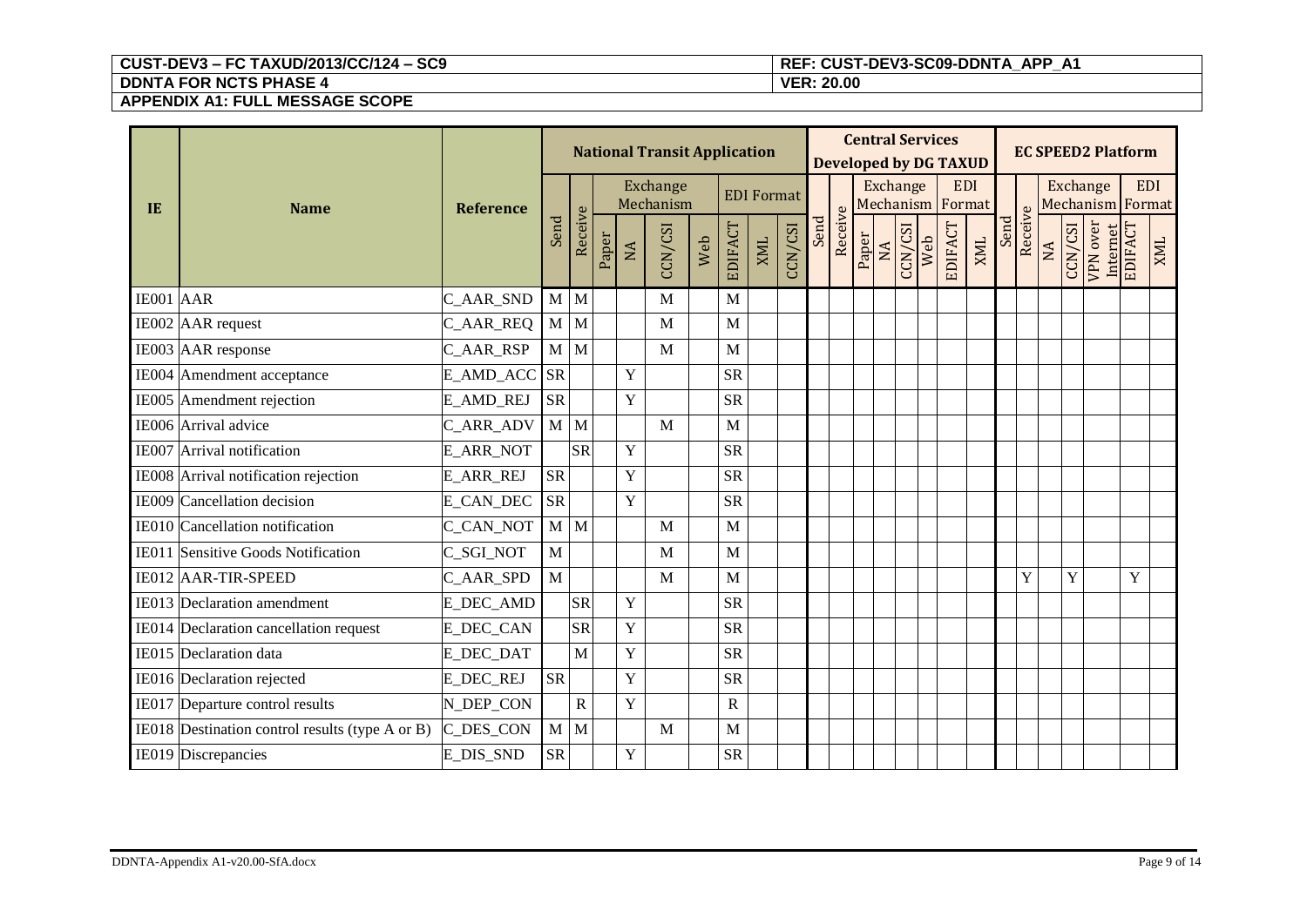# **CUST-DEV3 – FC TAXUD/2013/CC/124 – SC9 REF: CUST-DEV3-SC09-DDNTA\_APP\_A1**

|    |                                                                          |                  |              |             |       |             | <b>National Transit Application</b> |              |                |                   |         |      |         |       | <b>Central Services</b> |                  | <b>Developed by DG TAXUD</b> |            |      |         |    |         | <b>EC SPEED2 Platform</b>           |         |             |
|----|--------------------------------------------------------------------------|------------------|--------------|-------------|-------|-------------|-------------------------------------|--------------|----------------|-------------------|---------|------|---------|-------|-------------------------|------------------|------------------------------|------------|------|---------|----|---------|-------------------------------------|---------|-------------|
| IE | <b>Name</b>                                                              | <b>Reference</b> |              |             |       |             | <b>Exchange</b><br>Mechanism        |              |                | <b>EDI Format</b> |         |      |         |       | <b>Exchange</b>         |                  | Mechanism Format             | <b>EDI</b> |      |         |    |         | <b>Exchange</b><br>Mechanism Format |         | <b>EDI</b>  |
|    |                                                                          |                  | Send         | Receive     | Paper | NA          | CCN/CSI                             | Web          | <b>EDIFACT</b> | <b>XML</b>        | CCN/CSI | Send | Receive | Paper | CCN/CSI<br>NA           | Web              | EDIFACT                      | <b>XML</b> | Send | Receive | NA | CCN/CSI | <b>VPN</b> over<br>Internet         | EDIFACT | <b>TIMX</b> |
|    | IE020 Discrepancies solved notification                                  | C_DIS_SOL        | $M$ $M$      |             |       |             | M                                   |              | M              |                   |         |      |         |       |                         |                  |                              |            |      |         |    |         |                                     |         |             |
|    | IE021 AAR rejection notification                                         | <b>E_REJ_NOT</b> | <b>SR</b>    |             |       | Y           |                                     |              | <b>SR</b>      |                   |         |      |         |       |                         |                  |                              |            |      |         |    |         |                                     |         |             |
|    | IE023 Guarantor notification                                             | <b>E_GUA_NOT</b> | <b>SR</b>    |             |       | Y           |                                     |              | <b>SR</b>      |                   |         |      |         |       |                         |                  |                              |            |      |         |    |         |                                     |         |             |
|    | IE024 Forwarded arrival advice                                           | C_FWD_ARR        | $M$ $M$      |             |       |             | M                                   |              | M              |                   |         |      |         |       |                         |                  |                              |            |      |         |    |         |                                     |         |             |
|    | IE025 Goods release notification                                         | <b>E_GDS_REL</b> | <b>SR</b>    |             |       | $\mathbf Y$ |                                     |              | <b>SR</b>      |                   |         |      |         |       |                         |                  |                              |            |      |         |    |         |                                     |         |             |
|    | IE026 Guarantee access codes                                             | E_ACC_COD        |              | $\mathbf R$ |       | $\mathbf Y$ |                                     |              | $\mathbf R$    |                   |         |      |         |       |                         |                  |                              |            |      |         |    |         |                                     |         |             |
|    | IE027 Movement query                                                     | C_MVT_QUE        | M M          |             |       |             | M                                   |              | M              |                   |         |      |         |       |                         |                  |                              |            |      |         |    |         |                                     |         |             |
|    | IE028 MRN allocated                                                      | E_MRN_ALL        | <b>SR</b>    |             |       | $\mathbf Y$ |                                     |              | <b>SR</b>      |                   |         |      |         |       |                         |                  |                              |            |      |         |    |         |                                     |         |             |
|    | IE029 Release for transit                                                | E_REL_TRA        | M            |             |       | $\mathbf Y$ |                                     |              | <b>SR</b>      |                   |         |      |         |       |                         |                  |                              |            |      |         |    |         |                                     |         |             |
|    | IE030 Notification of Customs Offices<br>Modification to Common Domain   | C_COL_COM M      |              |             |       |             | M                                   | $\mathbf M$  | M              | M                 |         |      | Y       |       |                         | Y<br>$\mathbf Y$ | Y                            | Y          |      |         |    |         |                                     |         |             |
|    | IE031 Notification of Customs Offices<br>Modification to National Domain | C COL NAT        |              | M           |       |             | M                                   | $\mathbf{M}$ | M              | M                 |         | Y    |         |       |                         | Y<br>Y           | Y                            | Y          |      |         |    |         |                                     |         |             |
|    | IE032 Notification of Common Reference Data<br>Modification to ND        | C REF MOD        |              | M           |       |             | M                                   | M            | M              | M                 |         | Y    |         |       |                         | Y<br>$\mathbf Y$ | Y                            | Y          |      |         |    |         |                                     |         |             |
|    | IE034 Query on guarantees                                                | C_GUA_QUE        | M M          |             |       |             | M                                   |              | M              |                   |         |      |         |       |                         |                  |                              |            |      |         |    |         |                                     |         |             |
|    | IE035 Recovery procedure notification                                    | <b>E_REC_NOT</b> | $\mathbf{O}$ |             |       | Y           |                                     |              | $\mathbb{R}$   |                   |         |      |         |       |                         |                  |                              |            |      |         |    |         |                                     |         |             |
|    | IE037 Response query on guarantees                                       | C_GUA_RSP        | $M$ $M$      |             |       |             | M                                   |              | M              |                   |         |      |         |       |                         |                  |                              |            |      |         |    |         |                                     |         |             |
|    | IE038 Response to movement query                                         | C_MVT_RSP        | $M$ $M$      |             |       |             | M                                   |              | M              |                   |         |      |         |       |                         |                  |                              |            |      |         |    |         |                                     |         |             |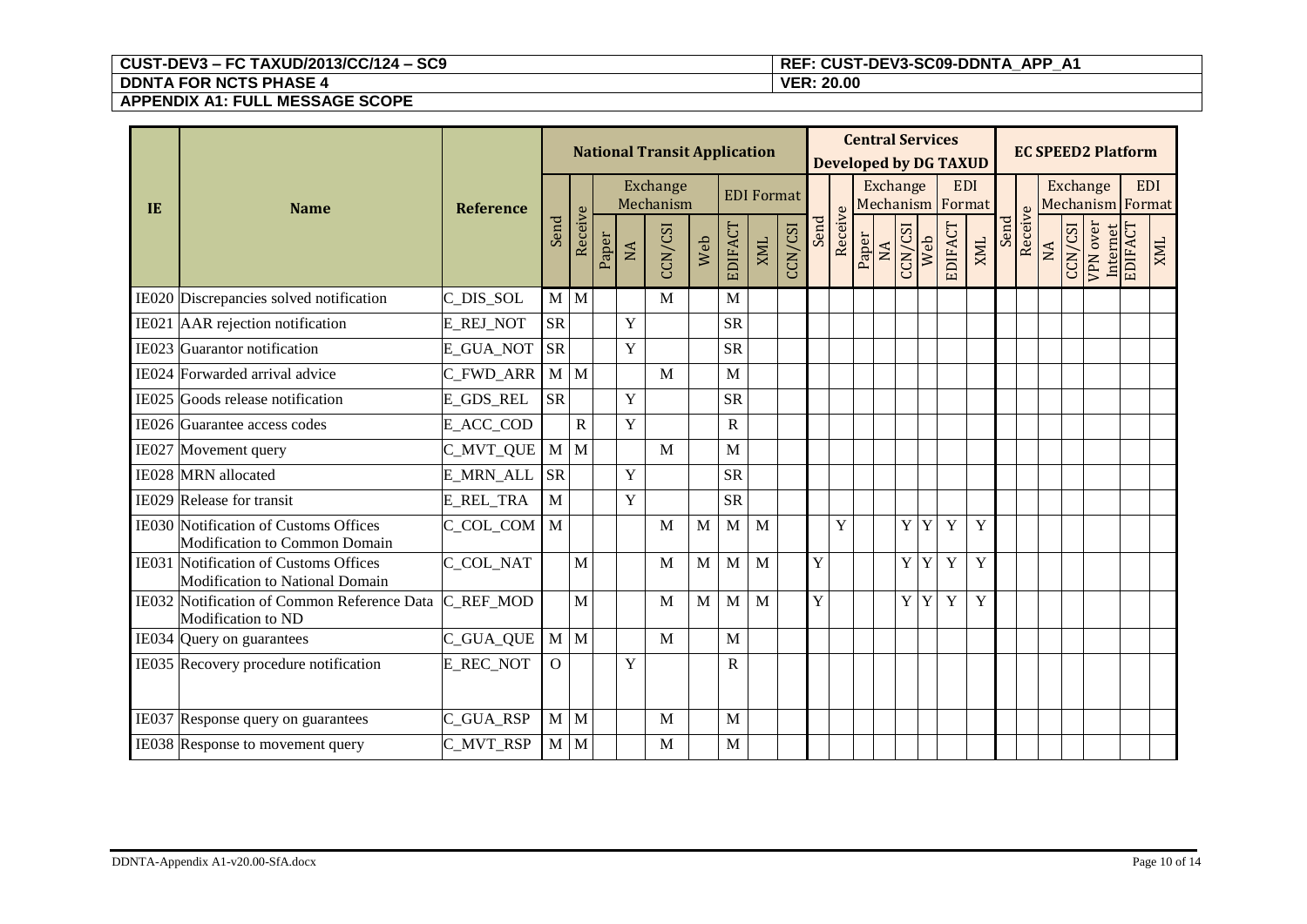# **CUST-DEV3 – FC TAXUD/2013/CC/124 – SC9 REF: CUST-DEV3-SC09-DDNTA\_APP\_A1**

|           |                                                      |                  |                        |            |             |             | <b>National Transit Application</b> |     |                |            |         |                       |         |       |                   |         | <b>Central Services</b> | <b>Developed by DG TAXUD</b> |      |          |           |         | <b>EC SPEED2 Platform</b>      |         |            |  |  |                              |            |  |
|-----------|------------------------------------------------------|------------------|------------------------|------------|-------------|-------------|-------------------------------------|-----|----------------|------------|---------|-----------------------|---------|-------|-------------------|---------|-------------------------|------------------------------|------|----------|-----------|---------|--------------------------------|---------|------------|--|--|------------------------------|------------|--|
| IE        | <b>Name</b>                                          | <b>Reference</b> |                        |            |             |             |                                     |     |                |            |         | Exchange<br>Mechanism |         |       | <b>EDI</b> Format |         |                         |                              |      | Exchange |           |         | <b>EDI</b><br>Mechanism Format |         |            |  |  | Exchange<br>Mechanism Format | <b>EDI</b> |  |
|           |                                                      |                  | Send                   | Receive    | Paper       | NA          | CCN/CSI                             | Web | <b>EDIFACT</b> | <b>XML</b> | CCN/CSI | Send                  | Receive | Paper | NA                | CCN/CSI | EDIFACT<br>Web          | <b>XML</b>                   | Send | Receive  | <b>AN</b> | CCN/CSI | <b>VPN</b> over<br>Internet    | EDIFACT | <b>ZMI</b> |  |  |                              |            |  |
|           | IE043 Unloading permission                           | <b>E_ULD_PER</b> | $\overline{\text{SR}}$ |            |             | Y           |                                     |     | <b>SR</b>      |            |         |                       |         |       |                   |         |                         |                              |      |          |           |         |                                |         |            |  |  |                              |            |  |
|           | IE044 Unloading remarks                              | E_ULD_REM        |                        | <b>SR</b>  |             | $\mathbf Y$ |                                     |     | <b>SR</b>      |            |         |                       |         |       |                   |         |                         |                              |      |          |           |         |                                |         |            |  |  |                              |            |  |
|           | IE045 Write-off notification                         | E_WRT_NOT        | <b>SR</b>              |            |             | $\mathbf Y$ |                                     |     | <b>SR</b>      |            |         |                       |         |       |                   |         |                         |                              |      |          |           |         |                                |         |            |  |  |                              |            |  |
| IE050 ATR |                                                      | C_ATR_SND        | $M$ $M$                |            |             |             | M                                   |     | M              |            |         |                       |         |       |                   |         |                         |                              |      |          |           |         |                                |         |            |  |  |                              |            |  |
|           | IE051 No release for transit                         | E_REL_NOT        |                        | <b>SR</b>  |             | Y           |                                     |     | <b>SR</b>      |            |         |                       |         |       |                   |         |                         |                              |      |          |           |         |                                |         |            |  |  |                              |            |  |
|           | IE054 Request of release                             | E_REQ_REL        | <b>SR</b>              |            |             | Y           |                                     |     | <b>SR</b>      |            |         |                       |         |       |                   |         |                         |                              |      |          |           |         |                                |         |            |  |  |                              |            |  |
|           | IE055 Guarantee not valid                            | E_GUA_INV        | <b>SR</b>              |            |             | $\mathbf Y$ |                                     |     | <b>SR</b>      |            |         |                       |         |       |                   |         |                         |                              |      |          |           |         |                                |         |            |  |  |                              |            |  |
|           | IE058 Unloading remarks rejection                    | E_ULD_REJ        | M                      | M          |             | $\mathbf Y$ |                                     |     | M              |            |         |                       |         |       |                   |         |                         |                              |      |          |           |         |                                |         |            |  |  |                              |            |  |
|           | IE059 Cancel enquiry notification                    | C_CAN_ENQ        | <b>SR</b>              |            |             | $\mathbf Y$ |                                     |     | <b>SR</b>      |            |         |                       |         |       |                   |         |                         |                              |      |          |           |         |                                |         |            |  |  |                              |            |  |
|           | IE060 Control decision notification                  | E_CTR_DEC        | <b>SR</b>              |            |             | $\mathbf Y$ |                                     |     | <b>SR</b>      |            |         |                       |         |       |                   |         |                         |                              |      |          |           |         |                                |         |            |  |  |                              |            |  |
|           | IE062 Release request rejection                      | <b>E_REQ_REJ</b> |                        | $M \mid M$ | $\mathbf Y$ | $\mathbf Y$ | Y                                   |     | <b>SR</b>      |            |         |                       |         |       |                   |         |                         |                              |      |          |           |         |                                |         |            |  |  |                              |            |  |
|           | IE063 Recovery communication                         | C_REC_COM        |                        | <b>SR</b>  |             | Y           |                                     |     | <b>SR</b>      |            |         |                       |         |       |                   |         |                         |                              |      |          |           |         |                                |         |            |  |  |                              |            |  |
|           | IE070 Notification of System Unavailability to<br>Cd | C UNA COM M      |                        |            |             |             | ÷.                                  | M   |                | M          |         |                       | Y       |       |                   |         | Y                       | Y                            |      |          |           |         |                                |         |            |  |  |                              |            |  |
|           | IE071 Notification of System Unavailability to<br>ND | <b>C_UNA_NAT</b> |                        | M          |             |             |                                     | M   |                | M          |         | Y                     |         |       |                   |         | Y                       | Y                            |      |          |           |         |                                |         |            |  |  |                              |            |  |
|           | IE100 Ask for documents                              | E_ASK_DOC        | <b>SR</b>              |            |             | Y           |                                     |     | <b>SR</b>      |            |         |                       |         |       |                   |         |                         |                              |      |          |           |         |                                |         |            |  |  |                              |            |  |
|           | IE101 Return documents                               | E_DOC_SND        |                        | <b>SR</b>  | $\mathbf Y$ |             |                                     |     |                |            |         |                       |         |       |                   |         |                         |                              |      |          |           |         |                                |         |            |  |  |                              |            |  |
|           | IE110 Paper control results                          | C_RES_PAP        |                        | M          | $\mathbf Y$ |             |                                     |     |                |            |         |                       |         |       |                   |         |                         |                              |      |          |           |         |                                |         |            |  |  |                              |            |  |
|           | IE114 ATR request                                    | C_ATR_REQ        | M                      | M          |             |             | M                                   |     | M              |            |         |                       |         |       |                   |         |                         |                              |      |          |           |         |                                |         |            |  |  |                              |            |  |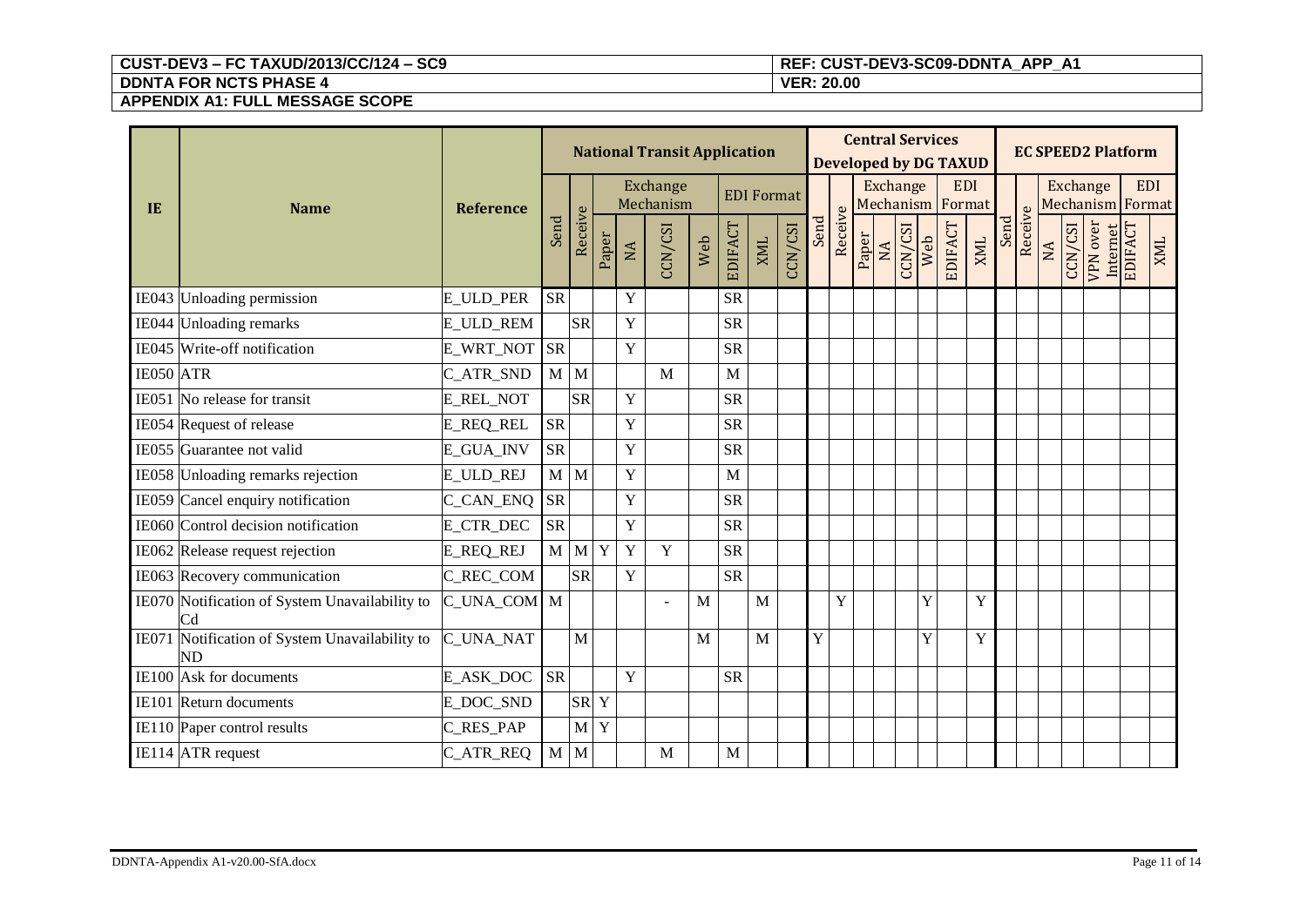# **CUST-DEV3 – FC TAXUD/2013/CC/124 – SC9 REF: CUST-DEV3-SC09-DDNTA\_APP\_A1**

|              |                                                        |                  |              |              |             |    | <b>National Transit Application</b> |     |                |                   |         |      |         |       |                 |         | <b>Central Services</b> | <b>Developed by DG TAXUD</b>   |      |         |           |         | <b>EC SPEED2 Platform</b>           |            |            |
|--------------|--------------------------------------------------------|------------------|--------------|--------------|-------------|----|-------------------------------------|-----|----------------|-------------------|---------|------|---------|-------|-----------------|---------|-------------------------|--------------------------------|------|---------|-----------|---------|-------------------------------------|------------|------------|
| IE           | <b>Name</b>                                            | <b>Reference</b> |              |              |             |    | Exchange<br>Mechanism               |     |                | <b>EDI</b> Format |         |      |         |       | <b>Exchange</b> |         |                         | <b>EDI</b><br>Mechanism Format |      |         |           |         | <b>Exchange</b><br>Mechanism Format | <b>EDI</b> |            |
|              |                                                        |                  | Send         | Receive      | Paper       | NA | CCN/CSI                             | Web | <b>EDIFACT</b> | <b>XML</b>        | CCN/CSI | Send | Receive | Paper | NA              | CCN/CSI | EDIFACT<br>Web          | <b>XML</b>                     | Send | Receive | <b>NA</b> | CCN/CSI | <b>VPN</b> over<br>Internet         | EDIFACT    | <b>ZMI</b> |
|              | IE115 ATR response                                     | C_ATR_RSP        | $\mathbf{M}$ | M            |             |    | M                                   |     | M              |                   |         |      |         |       |                 |         |                         |                                |      |         |           |         |                                     |            |            |
| IE118 NCF    |                                                        | C_NCF_NOT        | $\mathbf{M}$ | $\mathbf{M}$ |             |    | M                                   |     | M              |                   |         |      |         |       |                 |         |                         |                                |      |         |           |         |                                     |            |            |
|              | IE119 Departure control document on paper              | E_DEP_PAP        | SR SR        |              | $\mathbf Y$ |    |                                     |     |                |                   |         |      |         |       |                 |         |                         |                                |      |         |           |         |                                     |            |            |
|              | IE120 Destination control document on paper            | <b>E_DES_PAP</b> | SR SR        |              | $\mathbf Y$ |    |                                     |     |                |                   |         |      |         |       |                 |         |                         |                                |      |         |           |         |                                     |            |            |
|              | IE121 Communicate diversion                            | C_DIV_COM        |              | M            | Y           |    |                                     |     |                |                   |         |      |         |       |                 |         |                         |                                |      |         |           |         |                                     |            |            |
|              | IE140 Request on non-arrived movement                  | E_REQ_MOV        | <b>SR</b>    |              |             | Y  |                                     |     | $\mathbf R$    |                   |         |      |         |       |                 |         |                         |                                |      |         |           |         |                                     |            |            |
|              | IE141 Information about non-arrived movement E MOV RSP |                  |              | <b>SR</b>    |             | Y  |                                     |     | $\mathbf R$    |                   |         |      |         |       |                 |         |                         |                                |      |         |           |         |                                     |            |            |
|              | IE142 Enquiry request                                  | C_ENQ_REQ        | $\mathbf M$  | $\mathbf{M}$ |             |    | M                                   |     | M              |                   |         |      |         |       |                 |         |                         |                                |      |         |           |         |                                     |            |            |
|              | IE143 Enquiry response                                 | $C_FNQ_NEG$      | $\mathbf{M}$ | $\mathbf{M}$ |             |    | M                                   |     | M              |                   |         |      |         |       |                 |         |                         |                                |      |         |           |         |                                     |            |            |
|              | IE144 Enquiry information                              | C_ENQ_INF        | $\mathbf{M}$ | M            |             |    | M                                   |     | M              |                   |         |      |         |       |                 |         |                         |                                |      |         |           |         |                                     |            |            |
|              | IE145 Enquiry information request                      | C_INF_REQ        | $\mathbf M$  | M            |             |    | M                                   |     | M              |                   |         |      |         |       |                 |         |                         |                                |      |         |           |         |                                     |            |            |
|              | IE150 Recovery request                                 | C_REC_REQ        | $\mathbf M$  | M            |             |    | M                                   |     | M              |                   |         |      |         |       |                 |         |                         |                                |      |         |           |         |                                     |            |            |
|              | IE151 Recovery acceptance notification                 | C_REC_ACC        | $\mathbf{M}$ | M            |             |    | M                                   |     | M              |                   |         |      |         |       |                 |         |                         |                                |      |         |           |         |                                     |            |            |
|              | IE152 Recovery dispatch notification                   | C_REC_DIS        | $\mathbf M$  | M            |             |    | M                                   |     | M              |                   |         |      |         |       |                 |         |                         |                                |      |         |           |         |                                     |            |            |
|              | IE200 Guarantee check                                  | C_GUA_CHE        | $\mathbf M$  | M            |             |    | M                                   |     | M              |                   |         |      |         |       |                 |         |                         |                                |      |         |           |         |                                     |            |            |
| <b>IE201</b> | Guarantee check result                                 | C_GUA_RES        | M            | M            |             |    | M                                   |     | M              |                   |         |      |         |       |                 |         |                         |                                |      |         |           |         |                                     |            |            |
|              | IE203 Guarantee use                                    | C_GUA_USE        | $\mathbf{M}$ | M            |             |    | M                                   |     | M              |                   |         |      |         |       |                 |         |                         |                                |      |         |           |         |                                     |            |            |
|              | IE204 Guarantee use cancellation                       | C_GUA_CAN        | $\mathbf{M}$ | M            |             |    | M                                   |     | M              |                   |         |      |         |       |                 |         |                         |                                |      |         |           |         |                                     |            |            |
|              | IE205 Guarantee use result                             | C_GUA_USR        | $\mathbf{M}$ | M            |             |    | M                                   |     | M              |                   |         |      |         |       |                 |         |                         |                                |      |         |           |         |                                     |            |            |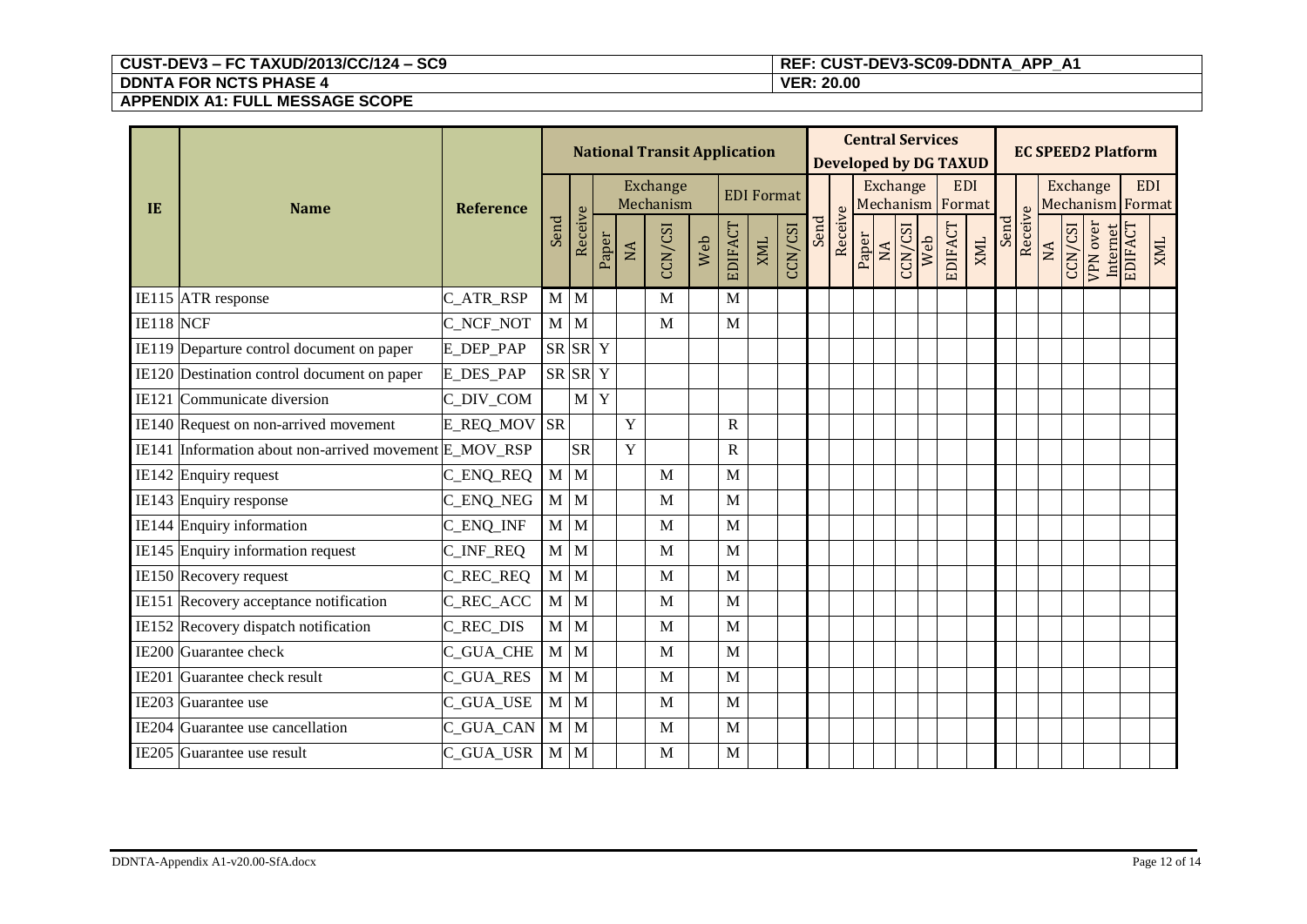# **CUST-DEV3 – FC TAXUD/2013/CC/124 – SC9 REF: CUST-DEV3-SC09-DDNTA\_APP\_A1**

| IE | <b>Name</b>                                                             | <b>Reference</b> |                |              |  | <b>Central Services</b><br><b>National Transit Application</b><br><b>Developed by DG TAXUD</b> |                       |              |              |                   |            |                |                |                              |       | <b>EC SPEED2 Platform</b> |                |            |              |      |         |    |          |                                |         |
|----|-------------------------------------------------------------------------|------------------|----------------|--------------|--|------------------------------------------------------------------------------------------------|-----------------------|--------------|--------------|-------------------|------------|----------------|----------------|------------------------------|-------|---------------------------|----------------|------------|--------------|------|---------|----|----------|--------------------------------|---------|
|    |                                                                         |                  |                |              |  |                                                                                                | Exchange<br>Mechanism |              |              | <b>EDI</b> Format |            |                |                | Exchange<br>Mechanism Format |       |                           |                | <b>EDI</b> |              |      |         |    | Exchange | <b>EDI</b><br>Mechanism Format |         |
|    |                                                                         |                  | Send           | Receive      |  | Paper                                                                                          | NA                    | CCN/CSI      | Web          | EDIFACT           | <b>XML</b> | CCN/CSI        | Send           | Receive                      | Paper | NA                        | CCN/CSI<br>Web | EDIFACT    | <b>ZIMIX</b> | Send | Receive | NA | CCN/CSI  | VPN over<br>Internet           | EDIFACT |
|    | IE209 Credit reference amount                                           | C_GUA_CRE        | $M$ $M$        |              |  |                                                                                                | M                     |              | M            |                   |            |                |                |                              |       |                           |                |            |              |      |         |    |          |                                |         |
|    | IE224 Flat-rate guarantee voucher information<br>sold                   | <b>E_FRG_INF</b> |                | $\mathbf R$  |  | $\mathbf Y$                                                                                    |                       |              | $\mathbb{R}$ |                   |            |                |                |                              |       |                           |                |            |              |      |         |    |          |                                |         |
|    | IE225 Guarantee update notification                                     | N_GUA_WUP        | $\overline{R}$ |              |  | $\mathbf Y$                                                                                    |                       |              | $\mathbb{R}$ |                   |            |                |                |                              |       |                           |                |            |              |      |         |    |          |                                |         |
|    | IE228 Comprehensive guarantee cancellation<br>liability liberation      | E_GOG_CNL        | ${\bf R}$      |              |  | $\mathbf Y$                                                                                    |                       |              | $\mathbb{R}$ |                   |            |                |                |                              |       |                           |                |            |              |      |         |    |          |                                |         |
|    | IE229 Individual Guarantee Voucher revocation E_IGV_RNG<br>notification |                  | ${\bf R}$      |              |  | Y                                                                                              |                       |              | $\mathbb{R}$ |                   |            |                |                |                              |       |                           |                |            |              |      |         |    |          |                                |         |
|    | IE231 Comprehensive guarantee cancellation<br>notification              | E COG CNP        | $\mathbf R$    |              |  | Y                                                                                              |                       |              | $\mathbb{R}$ |                   |            |                |                |                              |       |                           |                |            |              |      |         |    |          |                                |         |
|    | IE411 Sending of Statistics Data                                        | C_STA_SND        | $\mathbf M$    |              |  |                                                                                                | M                     | $\mathbf{M}$ | $\mathbf{M}$ | M                 |            |                | $\mathbf{Y}$   |                              |       | Y<br>Y                    | Y              | Y          |              |      |         |    |          |                                |         |
|    | IE412 Statistics Generated sent to National<br>Domain                   | C_STA_GEN        |                | $\mathbf{M}$ |  |                                                                                                |                       | $\mathbf{M}$ |              | M                 |            | Y              |                |                              |       | Y                         |                | Y          |              |      |         |    |          |                                |         |
|    | IE901 Cancellation Acknowledgement                                      | C_CAN_ACK        | $M$ $M$        |              |  |                                                                                                | M                     |              | M            |                   |            |                |                |                              |       |                           |                |            |              |      |         |    |          |                                |         |
|    | IE904 Status Request                                                    | C_STD_REQ        | M              | $\mathbf{M}$ |  |                                                                                                | M                     |              | M            |                   |            |                |                |                              |       |                           |                |            |              |      |         |    |          |                                |         |
|    | IE905 Status Response                                                   | C_STD_RSP        | $M$ $M$        |              |  |                                                                                                | M                     |              | M            |                   |            |                |                |                              |       |                           |                |            |              |      |         |    |          |                                |         |
|    | IE906 Functional Nack                                                   | C_FUN_NCK        | $M$ $M$        |              |  |                                                                                                | M                     |              | M            |                   |            |                | Y Y            |                              |       | Y                         | Y              |            |              |      |         |    |          |                                |         |
|    | IE907 EDIFACT Nack (CONTRL)                                             | <b>C_EDI_NCK</b> | $M$ $M$        |              |  |                                                                                                | M                     |              | $\mathbf{M}$ |                   |            |                | Y Y            |                              |       | Y                         | Y              |            |              |      |         |    |          |                                |         |
|    | IE908 CCN/CSI Confirm On Delivery<br>Acknowledgement                    | C_COD_ACK        | $M$ $M$        |              |  |                                                                                                | M                     |              |              |                   | M          | Y Y            |                |                              |       | Y                         |                |            |              |      |         |    |          |                                |         |
|    | IE909 CCN/CSI Confirm On Arrival<br>Acknowledgement                     | C_COA_ACK        | $M$ $M$        |              |  |                                                                                                | M                     |              |              |                   | M          | Y <sub>1</sub> | $\overline{Y}$ |                              |       | Y                         |                |            |              |      |         |    |          |                                |         |
|    | IE910 CCN/CSI Expiration notification                                   | C_EXP_NOT        | $M$ $M$        |              |  |                                                                                                | M                     |              |              |                   | M          | Y              | $\mathbf Y$    |                              |       | Y                         |                |            |              |      |         |    |          |                                |         |